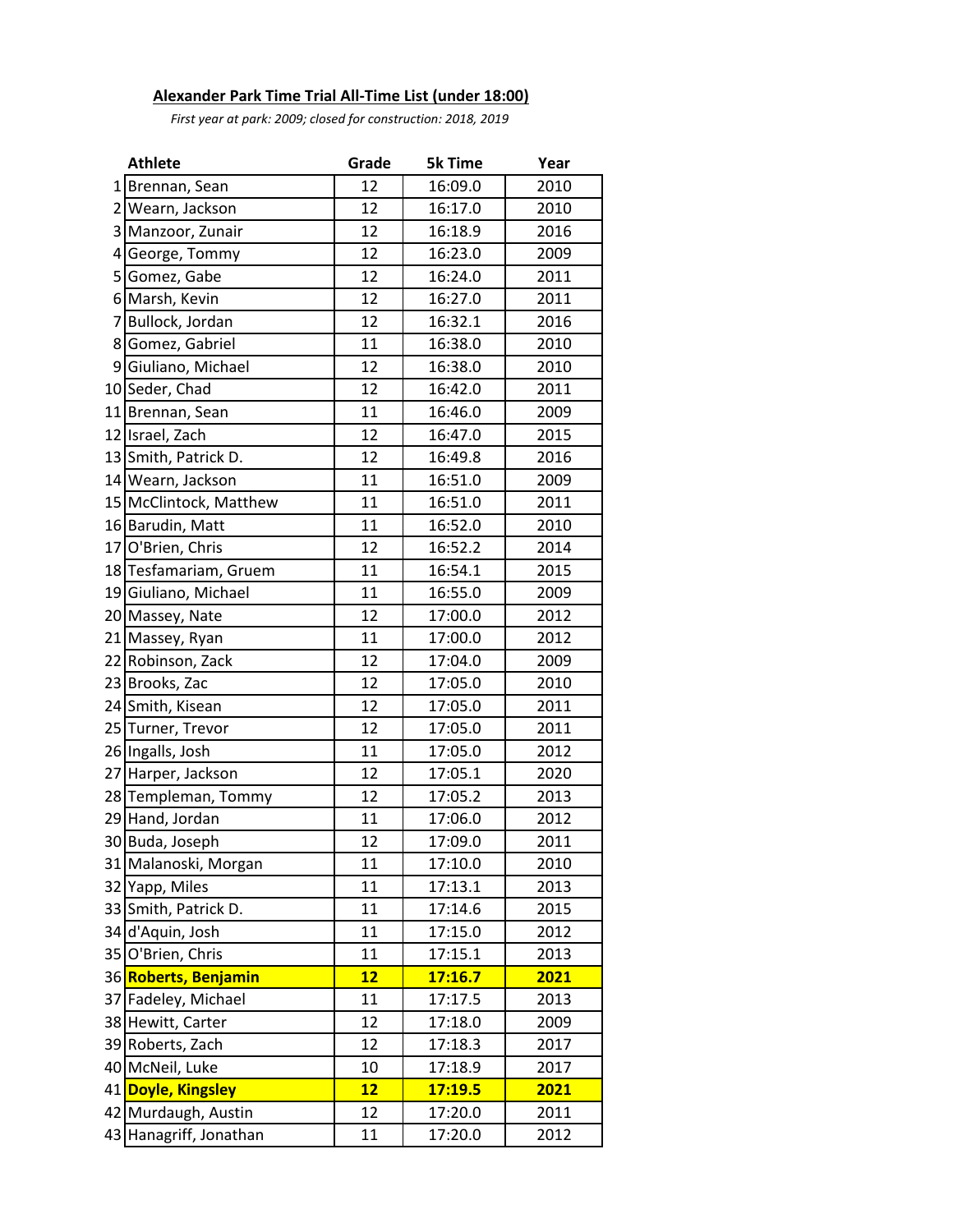|    | <b>Athlete</b>        | Grade | <b>5k Time</b> | Year |
|----|-----------------------|-------|----------------|------|
|    | 44 Brooks, Zac        | 11    | 17:21.0        | 2009 |
|    | 45 Magallon, Eliseo   | 12    | 17:21.0        | 2011 |
|    | 46 Templeman, Tommy   | 10    | 17:21.0        | 2011 |
| 47 | Adams, Garrett        | 10    | 17:22.0        | 2011 |
|    | 48 Estime, Terrell    | 12    | 17:22.5        | 2013 |
|    | 49 Bray, Marshall     | 11    | 17:23.2        | 2021 |
|    | 50 Barudin, Matt      | 10    | 17:24.0        | 2009 |
|    | 51 Marsh, Kevin       | 10    | 17:24.0        | 2009 |
|    | 52 Hand, Jordan       | 12    | 17:24.5        | 2013 |
|    | 53 Manzoor, Zunair    | 11    | 17:27.3        | 2015 |
|    | 54 Massey, Ryan       | 10    | 17:28.0        | 2011 |
|    | 55 Bullock, Jordan    | 11    | 17:28.0        | 2015 |
|    | 56 d'Aquin, Josh      | 12    | 17:28.1        | 2013 |
|    | 57 Cook, Ben          | 12    | 17:28.1        | 2015 |
|    | 58 Ridley, Thomas     | 12    | 17:28.2        | 2017 |
|    | 59 Harper, Jonah      | 12    | 17:33.0        | 2021 |
|    | 60 Vander Wood, Drew  | 11    | 17:33.0        | 2010 |
|    | 61 Wheeler, Seth      | 12    | 17:34.6        | 2020 |
|    | 62 Adams, Garrett     | 11    | 17:35.0        | 2012 |
|    | 63 Giuliano, David    | 12    | 17:35.9        | 2014 |
|    | 64 Caballero, Pedro   | 12    | 17:36.0        | 2012 |
|    | 65 Forbes, Tucker     | 12    | 17:37.0        | 2009 |
|    | 66 Dezwart, Austin    | 10    | 17:37.3        | 2021 |
|    | 67 Adams, Garrett     | 12    | 17:37.4        | 2013 |
|    | 68 Ridley, Thomas     | 11    | 17:37.5        | 2016 |
|    | 69 Harley, Peyton     | 11    | 17:38.4        | 2021 |
|    | 70 Thomas, Charlie    | 10    | 17:38.5        | 2021 |
|    | 71 Hanagriff, Matthew | 12    | 17:39.1        | 2016 |
|    | 72 Turner, Trevor     | 11    | 17:40.0        | 2010 |
|    | 73 Nebiker, Karsten   | 12    | 17:40.6        | 2015 |
|    | 74 Helak, Chris       | 12    | 17:40.6        | 2017 |
|    | 75 Giuliano, David    | 10    | 17:41.0        | 2012 |
|    | 76 Smith, Patrick D.  | 10    | 17:41.1        | 2014 |
|    | 77 Garcia, Oscar      | 12    | 17:41.9        | 2021 |
|    | 78 Robinson, Kevin    | 12    | 17:42.0        | 2012 |
|    | 79 Veith, Austin      | 11    | 17:44.0        | 2010 |
|    | 80 Niemann, Aaron     | 12    | 17:45.0        | 2012 |
|    | 81 Bennett, Matthew   | 11    | 17:47.0        | 2012 |
|    | 82 Veith, Connor      | 11    | 17:47.0        | 2012 |
|    | 83 Hand, Jordan       | 10    | 17:48.0        | 2011 |
|    | 84 Tharakan, Matthew  | 12    | 17:48.1        | 2017 |
|    | 85 Tharakan, Matthew  | 11    | 17:48.7        | 2016 |
|    | 86 Keeling, Anthony   | 12    | 17:48.8        | 2014 |
|    | 87 Vitovic, Dylan     | 11    | 17:50.6        | 2015 |
|    | 88 Weitzel, Jake      | 12    | 17:51.4        | 2017 |
|    | 89 Malanoski, Morgan  | 10    | 17:52.0        | 2009 |